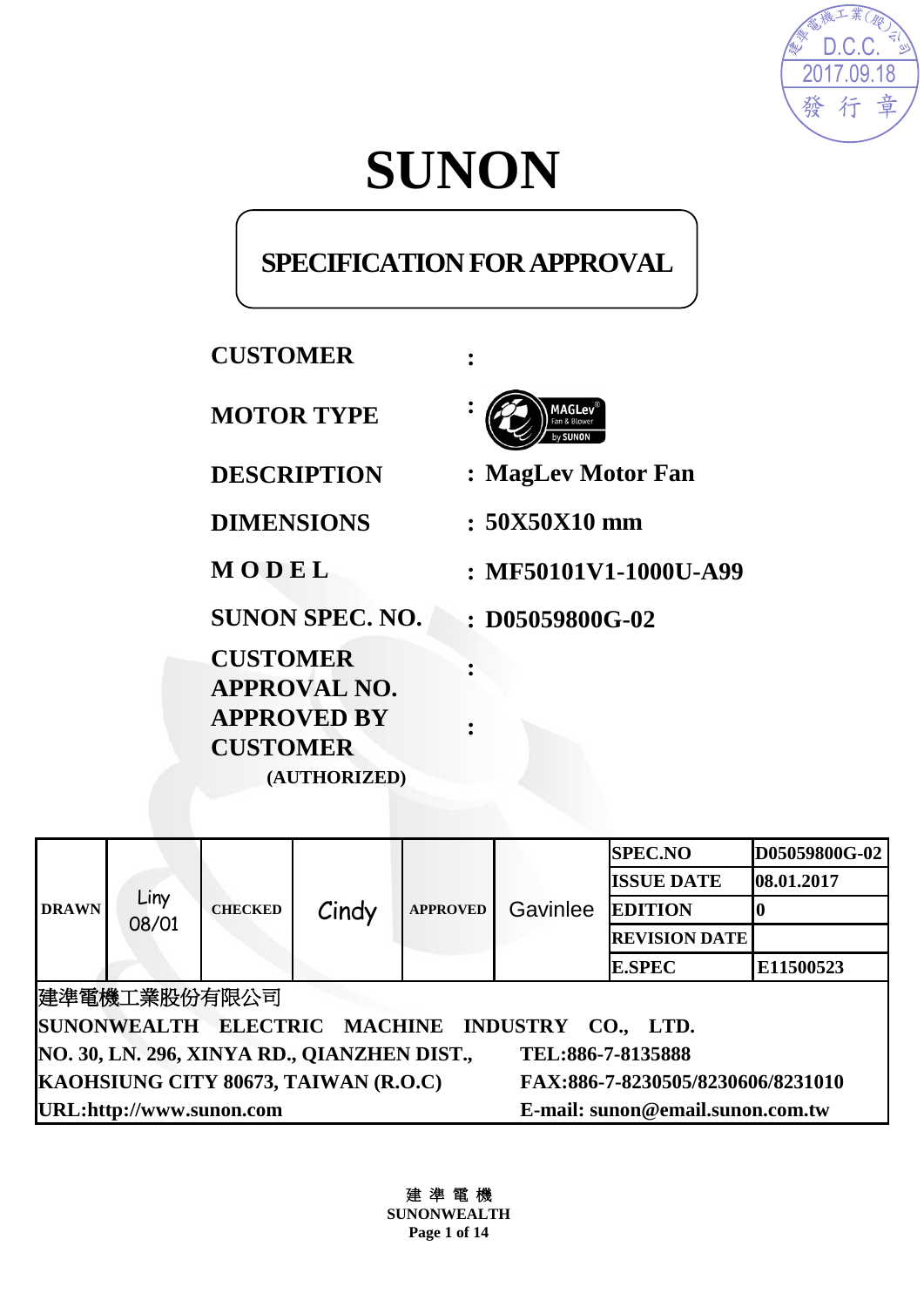# **I. MODEL NUMBERING SYSTEM**





| 編碼        | 尺寸(mm)    | 編碼           | 尺寸(mm)      | 編碼                     | 尺寸(mm)      | 編碼        | 尺寸(mm)      |
|-----------|-----------|--------------|-------------|------------------------|-------------|-----------|-------------|
| $01 - 09$ | $01 - 09$ | $A0 - A9$    | $100 - 109$ | $K0-K9$                | $200 - 209$ | V0~V9     | $300 - 309$ |
| $10 - 19$ | $10 - 19$ | $B0 - B9$    | $110 - 119$ | $L0\nightharpoonup L9$ | $210 - 219$ | $W0-W9$   | $310 - 319$ |
| $20 - 29$ | $20 - 29$ | $C0 \sim C9$ | $120 - 129$ | M0~M9                  | $220 - 229$ | X0~X9     | $320 - 329$ |
| $30 - 39$ | $30 - 39$ | $D0\neg D9$  | $130 - 139$ | N0~N9                  | $230 - 239$ | Y0~Y9     | $330 - 339$ |
| $40 - 49$ | $40 - 49$ | $E0 - E9$    | $140 - 149$ | $P_0 \sim P_9$         | $240 - 249$ | $Z0 - Z9$ | $340 - 349$ |
| $50 - 59$ | $50 - 59$ | $F0-F9$      | $150 - 159$ | $Q0 - Q9$              | $250 - 259$ |           |             |
| $60 - 69$ | $60 - 69$ | $G0 \sim G9$ | $160 - 169$ | $R0-P9$                | $260 - 269$ |           |             |
| $70 - 79$ | $70 - 79$ | H0~H9        | $170 - 179$ | $S0- S9$               | $270 - 279$ |           |             |
| $80 - 89$ | $80 - 89$ | I0~I9        | $180 - 189$ | T0~T9                  | 280~289     |           |             |
| $90 - 99$ | $90 - 99$ | J0~J9        | $190 - 199$ | $U0$ ~ $U9$            | 290~299     |           |             |

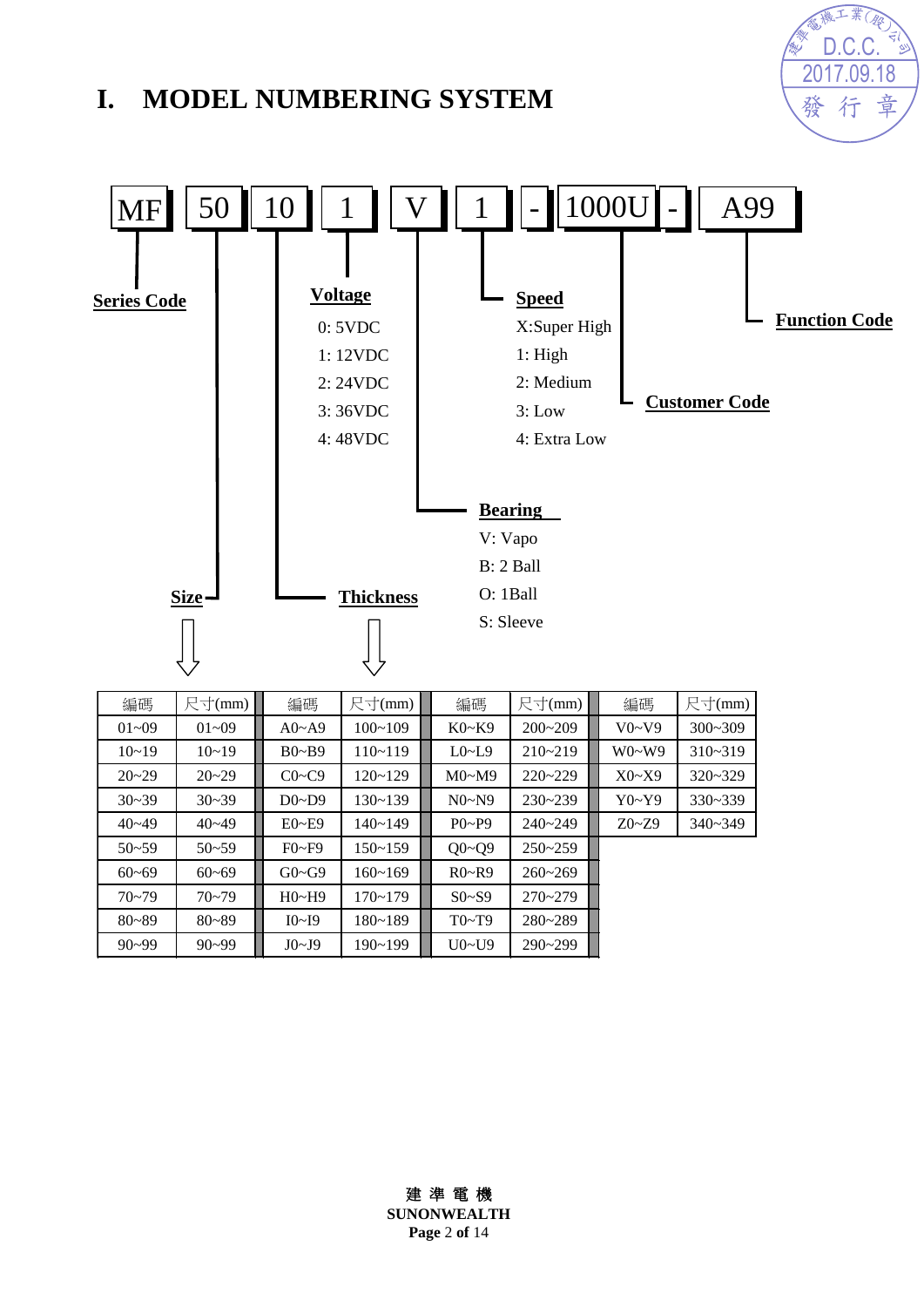



### **1. MECHANICAL CHARACTERISTIC**

| <b>MOTOR DESIGN</b>           | Single phase, 4-poles Brushless DC motor         |
|-------------------------------|--------------------------------------------------|
| <b>BEARING SYSTEM</b>         | <b>Precise Vapo bearing system</b>               |
| <b>DIMENSIONS</b>             | See Page 6                                       |
| <b>MATERIALS OF FRAME</b>     | Thermoplastic PBT of UL 94V-0                    |
| <b>MATERIALS OF FAN BLADE</b> | Thermoplastic PBT of UL 94V-0                    |
| <b>DIRECTION OF ROTATION</b>  | Counter-clockwise viewed from front of fan blade |
| <b>MOUNTING HOLES</b>         | Diameter 4.3 mm in 8 holes                       |
| <b>WEIGHT</b>                 | 19.5 <sub>g</sub>                                |

### **2. ELECTRIC CHARACTERISTIC**

| <b>RATED VOLTAGE</b>               | <b>12 VDC</b>                       |
|------------------------------------|-------------------------------------|
| <b>RATED CURRENT</b>               | 70 mA / Max, 81 mA                  |
| <b>RATED POWER CONSUMPTION</b>     | <b>0.84 WATTS / Max. 0.98 WATTS</b> |
| <b>OPERATING VOLTAGE RANGE</b>     | $4.5 - 13.8$ VDC                    |
| <b>STARTING VOLTAGE</b>            | 4.5 VDC (25 deg. C POWER ON/OFF)    |
| <b>OPERATING TEMPERATURE RANGE</b> | $-10$ to $+70$ deg. C               |
| <b>STORAGE TEMPERATURE RANGE</b>   | $-40$ to $+70$ deg. C               |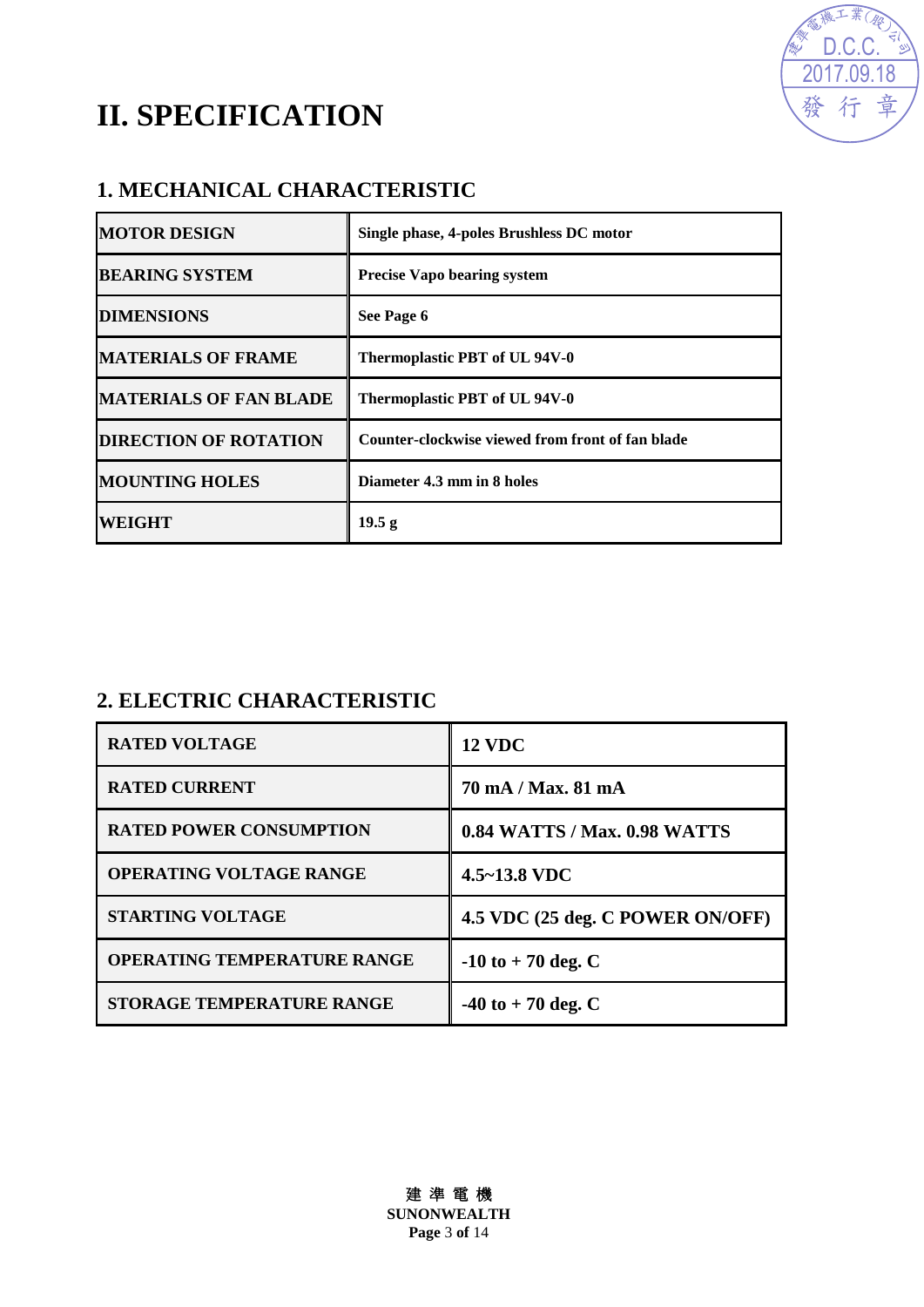## **3. PERFORMANCE CHARACTERISTIC**

| <b>RATED SPEED</b>                                     | 78<br>5800 RPM $\pm$ 15% at rated voltage                                                                                                                                                                                                                                                                                        |
|--------------------------------------------------------|----------------------------------------------------------------------------------------------------------------------------------------------------------------------------------------------------------------------------------------------------------------------------------------------------------------------------------|
| <b>AIR FLOW</b>                                        | <b>13.8 CFM</b>                                                                                                                                                                                                                                                                                                                  |
| <b>STATIC PRESSURE</b>                                 | $0.15$ Inch-H <sub>2</sub> O                                                                                                                                                                                                                                                                                                     |
| <b>ACOUSTIC NOISE</b>                                  | $30.7$ dB(A)                                                                                                                                                                                                                                                                                                                     |
| <b>AIR FLOW V.S. PRESSURE</b>                          | See Page 5                                                                                                                                                                                                                                                                                                                       |
| <b>INSULATION CLASS</b>                                | <b>UL Class A</b>                                                                                                                                                                                                                                                                                                                |
| <b>INSULATION RESISTANCE</b><br><b>PLASTIC HOUSING</b> | 10M ohm at 500 VDC between internal stator and<br>Lead wire $(+)$                                                                                                                                                                                                                                                                |
| <b>DIELECTRIC STRENGTH</b>                             | Applied AC 500 V for one minute or AC 600 V for 2<br>Seconds between housing and lead wire $(+)$                                                                                                                                                                                                                                 |
|                                                        |                                                                                                                                                                                                                                                                                                                                  |
| <b>LIFE EXPECTANCY</b>                                 | 70,000 hrs at 40 deg. C, 65% humidity, 90% CL.                                                                                                                                                                                                                                                                                   |
| <b>PROTECTION</b>                                      | ⊠Automatic Restart<br>Note: In a situation where the fan is locked by an external<br>force while the electricity is on, an increase in coil<br>temperature will be prevented by temporarily turning off the<br>electrical power to the motor. The fan will automatically<br>restart when the locked rotor condition is released. |

2017.09.18 <u>D.C.C.</u>

### **4. SAFETY**

| <b>SAFETY</b> | <b>TT</b><br>◡◡ |        | TUV | CЕ |  |
|---------------|-----------------|--------|-----|----|--|
| NO.           | E77551          | E77551 |     |    |  |

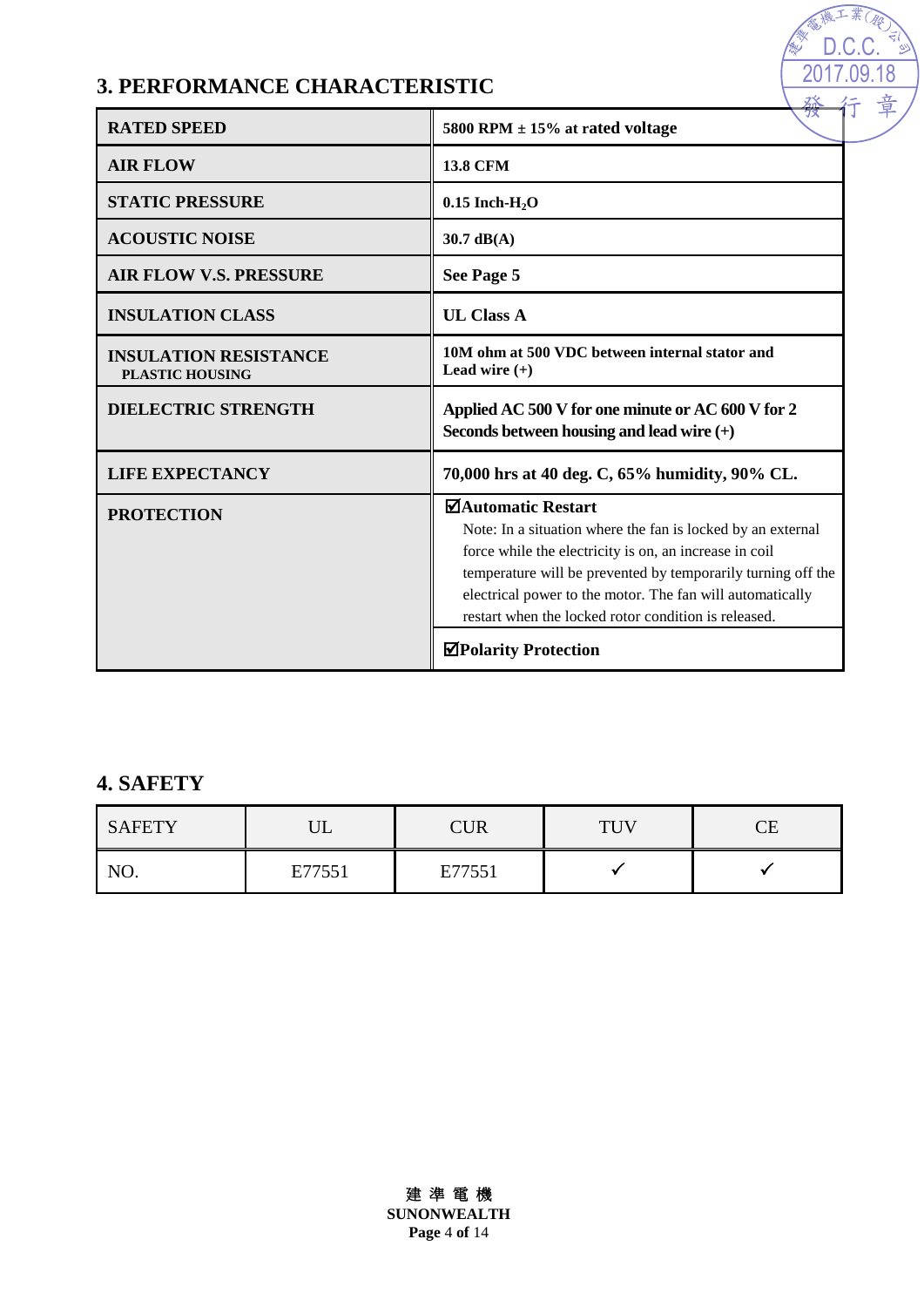# **MODEL : MF50101V1-1000U-A99**

18

章

<u>D.C.C.</u>

行

發

# **PERFORMANCE CURVES**



建 準 電 機 **SUNONWEALTH Page** 5 **of** 14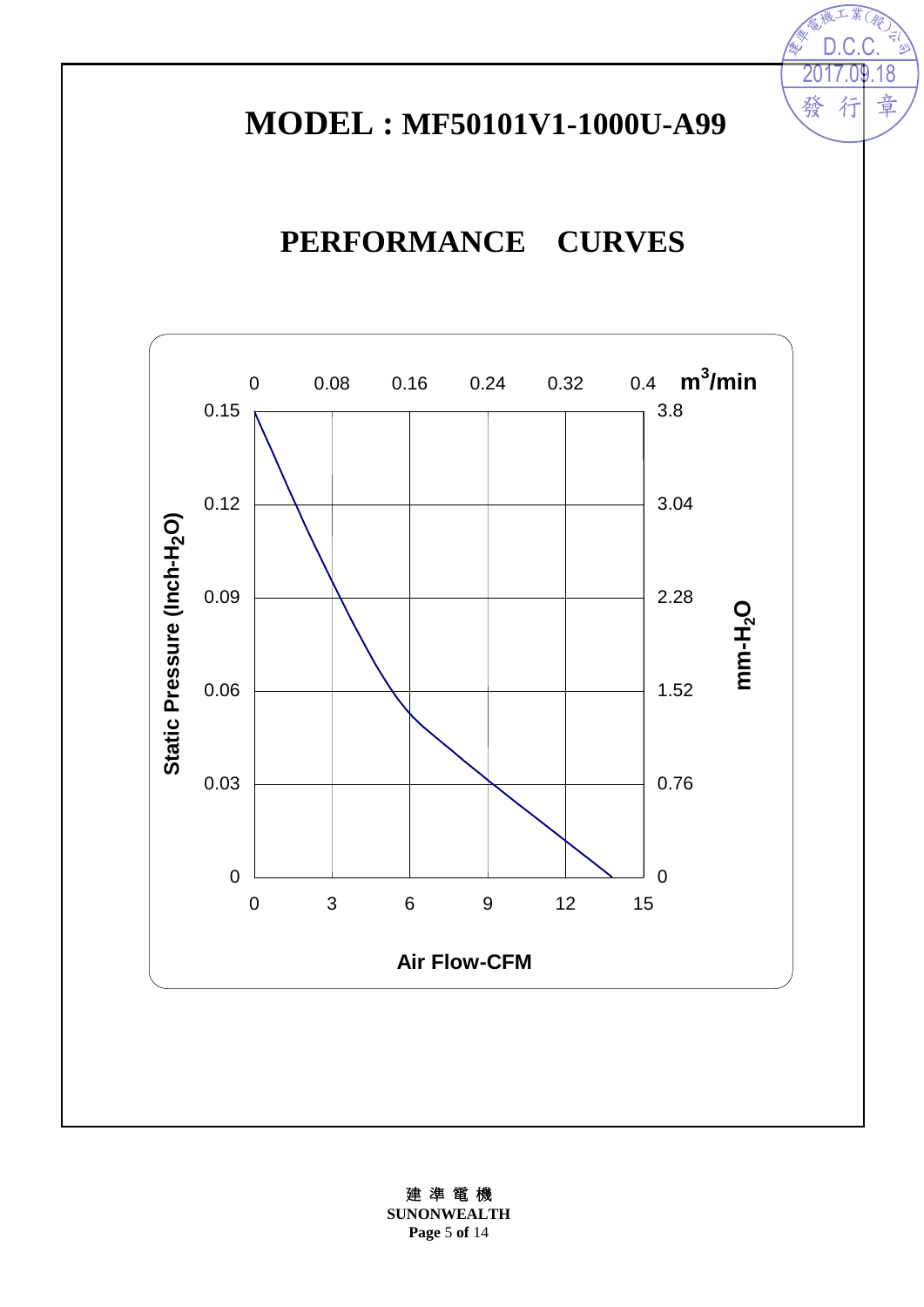

建 準 電 機 **SUNONWEALTH**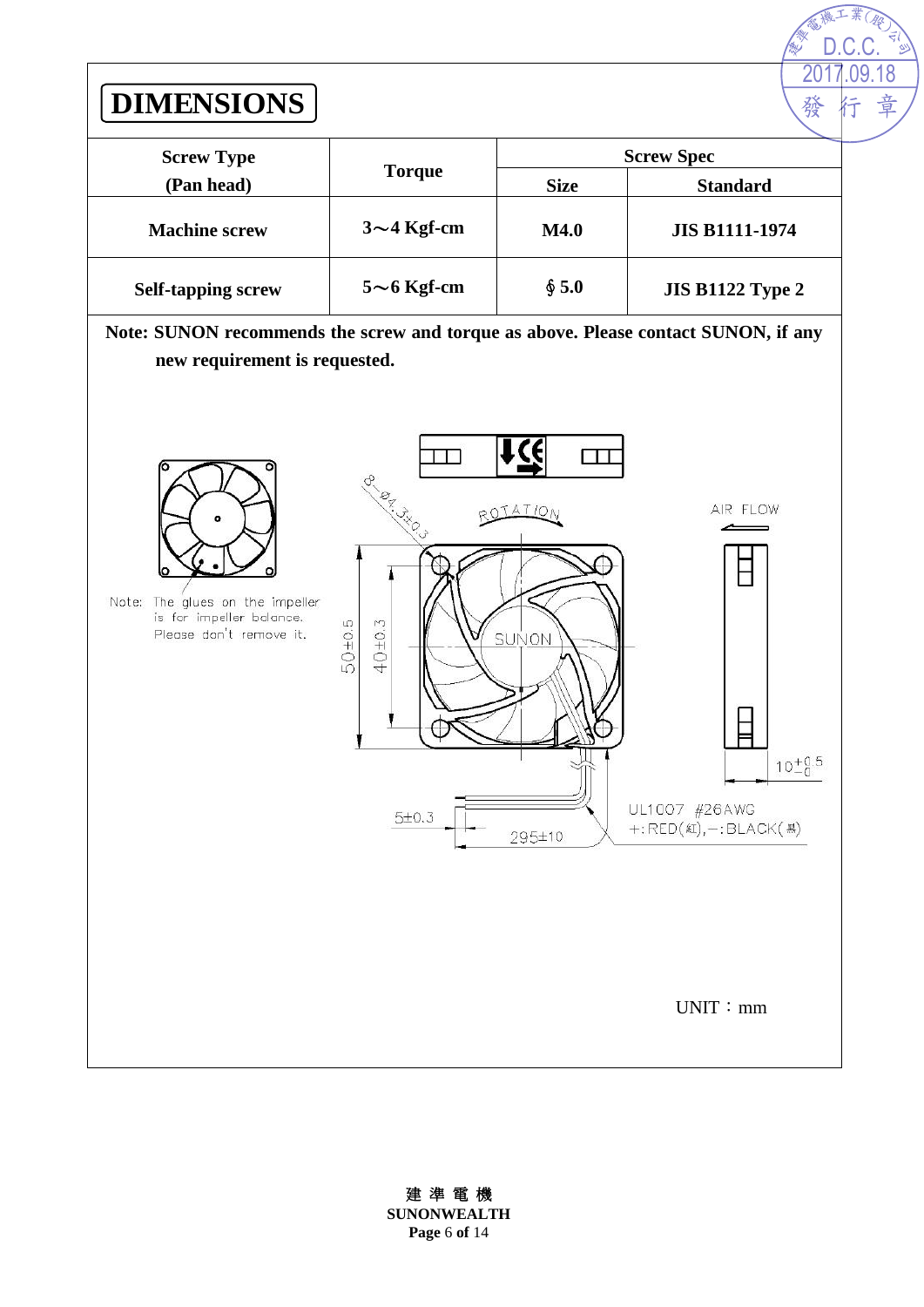

#### 建 準 電 機

**SUNONWEALTH Page** 7 **of** 14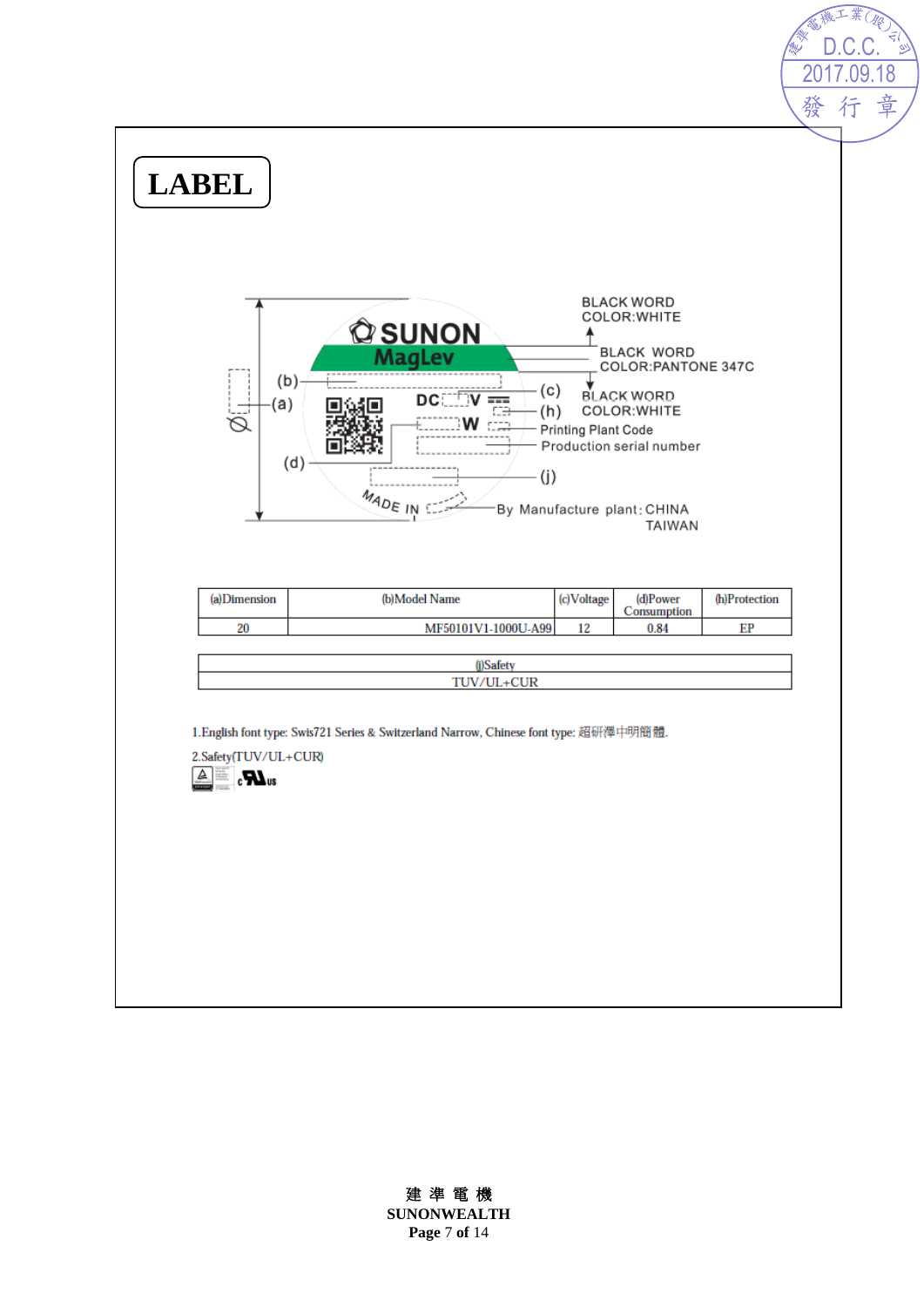

#### **III. OTHER SPECIFIED TESTING**

The following is a general description of certain tests that are performed on representative SUNON fans. Nothing in this document is intended to suggest that these tests are performed on every model of SUNON fan. Moreover, the descriptions that follow each test are meant only to provide a general explanation of each test. If you would like a more detailed explanation as to any test identified in this Section, SUNON can provide such an explanation upon request.

#### **1. DROP PROOF TEST**

Fans are packaged in a standard size shipping box and are dropped to the ground from certain heights and angles depending on the weight of the particular box.

#### **2. HUMIDITY PROOF TEST**

The fan is operated for 96 continuous hours in an environment with humidity of 90% to 95% RH at  $60^{\circ}C \pm 2^{\circ}C$ .

#### **3. VIBRATION PROOF TEST**

Vibration with an amplitude 2mm and a frequency of 5-55-5hz is applied in all 3 directions (X,Y,Z), in cycles of 1 hour each, for a total vibration time of 3hours.

#### **4. THERMAL CYCLING TEST**

The fan is operated in a testing chamber for 50 cycles. In each cycle, the temperature is gradually increased from -10°C to 70°C for 90 minutes, and subsequently operated at 70°C for 120 minutes. The temperature is then gradually decreased from 70°C to -10°C for 90 minutes, and subsequently operated at -10°C for 120 minutes.

#### **5. SHOCK PROOF TEST**

100G of force is applied in the 3 directions (X,Y, and Z) for 2 milliseconds each.

#### **6. LIFE EXPECTANCY**

The "Life Expectancy" of SUNON fans is determined in SUNON's reliability test laboratory by using temperature chambers. The "Life Expectancy" of this fan has not been evaluated for use in combination with any end application. Therefore, the Life Expectancy Test Reports (L10 and MTTF Report) that relate to this fan are only for reference.

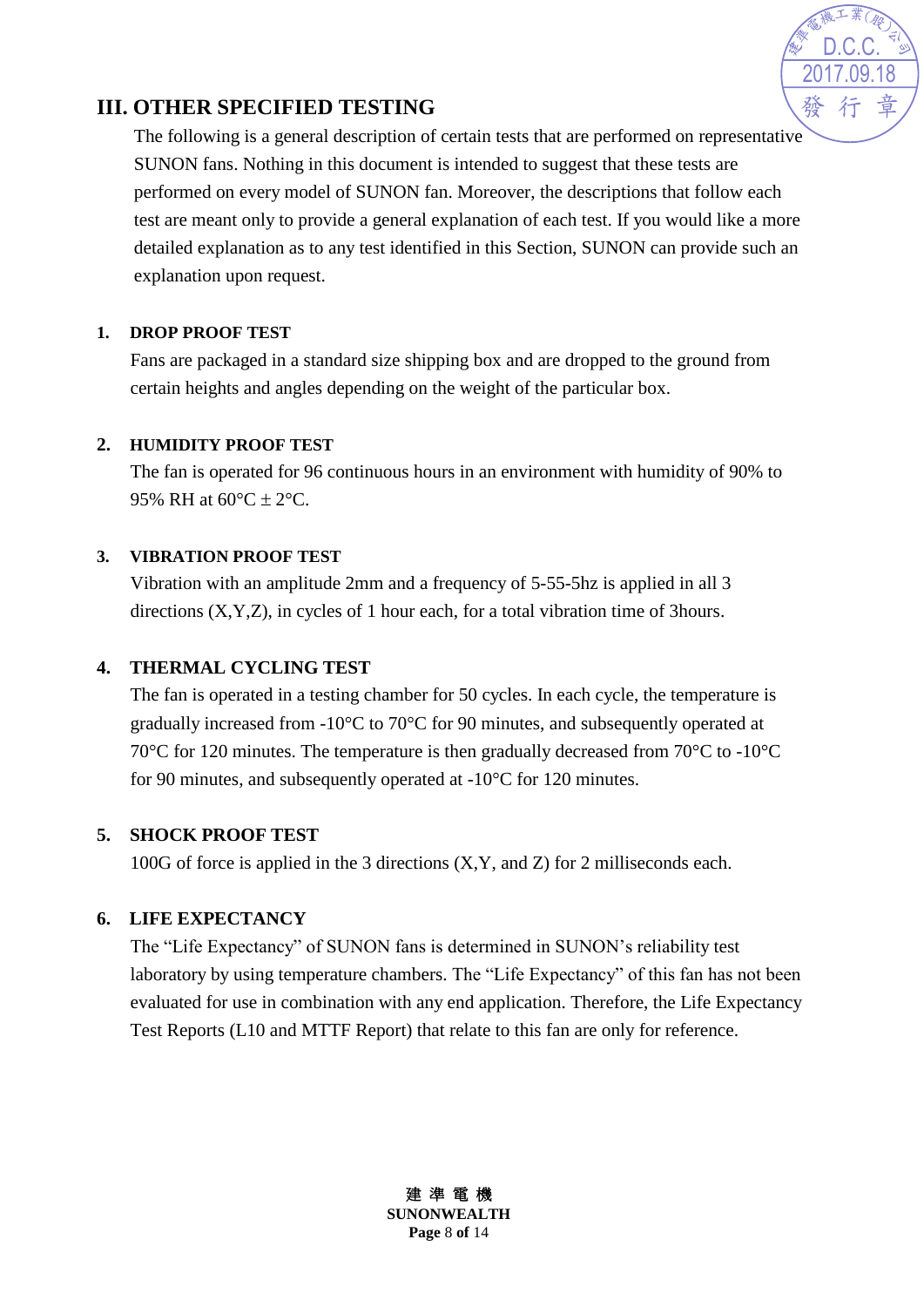### **IV. CHARACTERISTIC DEFINITION**

The following is a general description of certain tests that are performed on representative SUNON fans in order to determine the specifications of the fan**.** Nothing in this document is intended to suggest that these tests are performed on every model of SUNON fan. Moreover, the descriptions that follow each test are meant only to provide a general explanation of each test. If you would like a more detailed explanation as to any test identified in this Section, SUNON can provide such an explanation upon request.

#### **1. ACOUSTICAL NOISE**

Measured in a semi-anechoic chamber with background noise level below 15dB(A).



#### 1 METER FROM MICROPHONE TO FAN INTAKE

The fan is running in free air under shaft horizontal condition with the microphone at distance of one meter from the fan intake.

#### **2. INPUT POWER**

Measured after continuous 10 minute operation at rated voltage in clean air ( STATIC PRESSURE=0), and at ambient temperature of 25 degrees C under shaft horizontal condition.

#### **3. RATED CURRENT**

Measured after continuous 10 minute operation at rated voltage in clean air ( STATIC PRESSURE=0), and at ambient temperature of 25 degrees C under shaft horizontal condition.



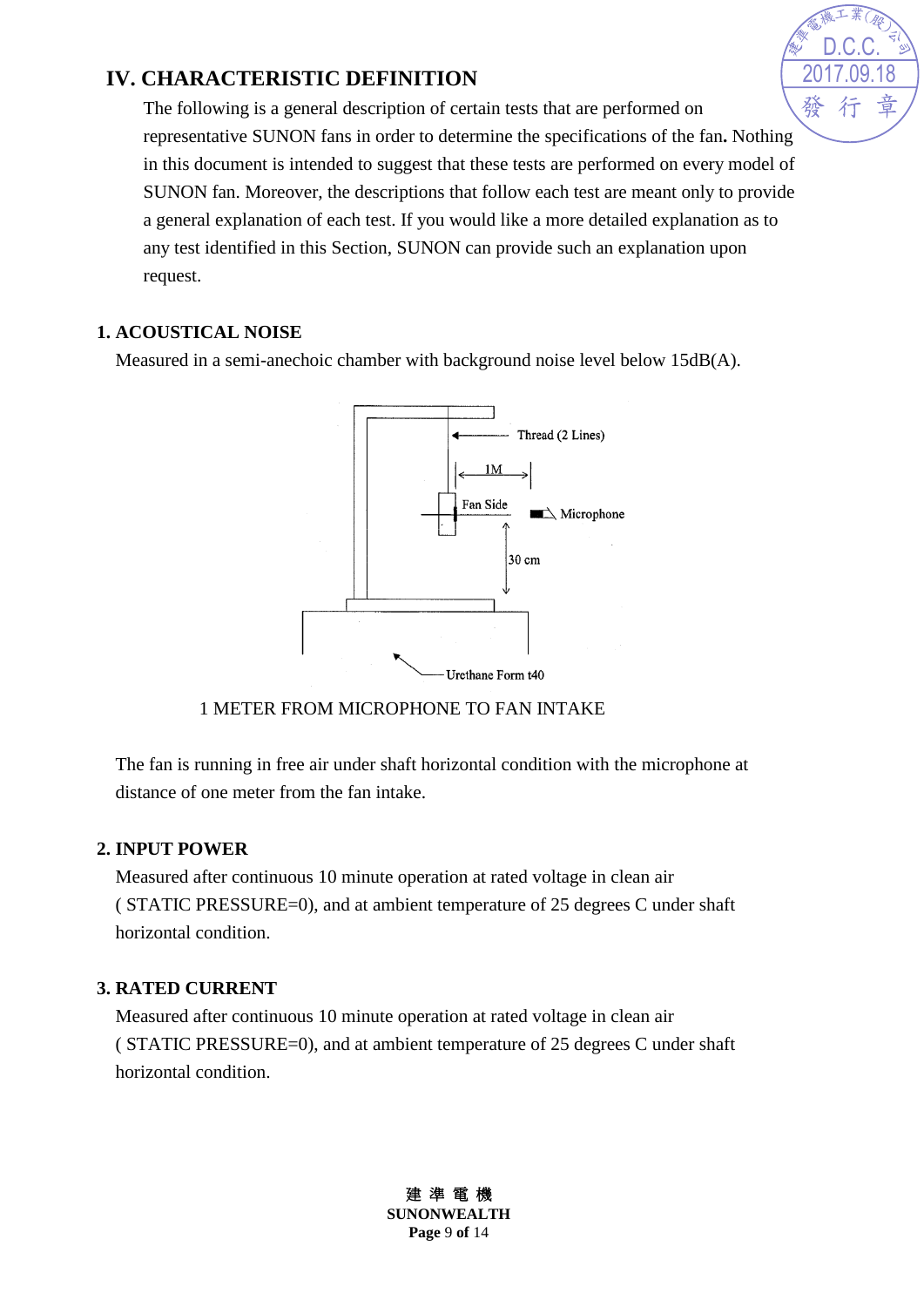#### **4. RATED SPEED**



Measured after continuous 10 minute operation at rated voltage in clean air ( STATIC PRESSURE=0), and at ambient temperature of 25 degrees C under shaft horizontal condition.

#### **5. STARTING VOLTAGE**

Measured the voltage which enables to start the fan in the clean air (static pressure  $= 0$ ) by switching on at the voltage under shaft horizontal condition. It is not at continuously increasing voltage adjustment.

#### **6. LOCKED ROTOR CURRENT**

Measured immediately after the fan blade is locked.

#### **7. AIR FLOW AND STATIC PRESSURE**

The performance specification of air flow and static pressure shown in this specification for approval is measured using the exhaust method. A double chamber is used in accordance with AMCA 210 standard or DIN 24163 specification . The values are recorded when the fan speed has stabilized at rated voltage.

#### **8. INSULATION RESISTANCE**

- 1. PLASTIC HOUSING:
	- (1) Measured between internal stator and lead wire(+).
	- (2) Measured between housing and lead wire(+).

#### 2. ALUMINIUM HOUSING:

Measured between internal stator and lead wire(+).

#### **9. DIELECTRIC STRENGTH**

Measure between housing and lead wire $(+)$ .

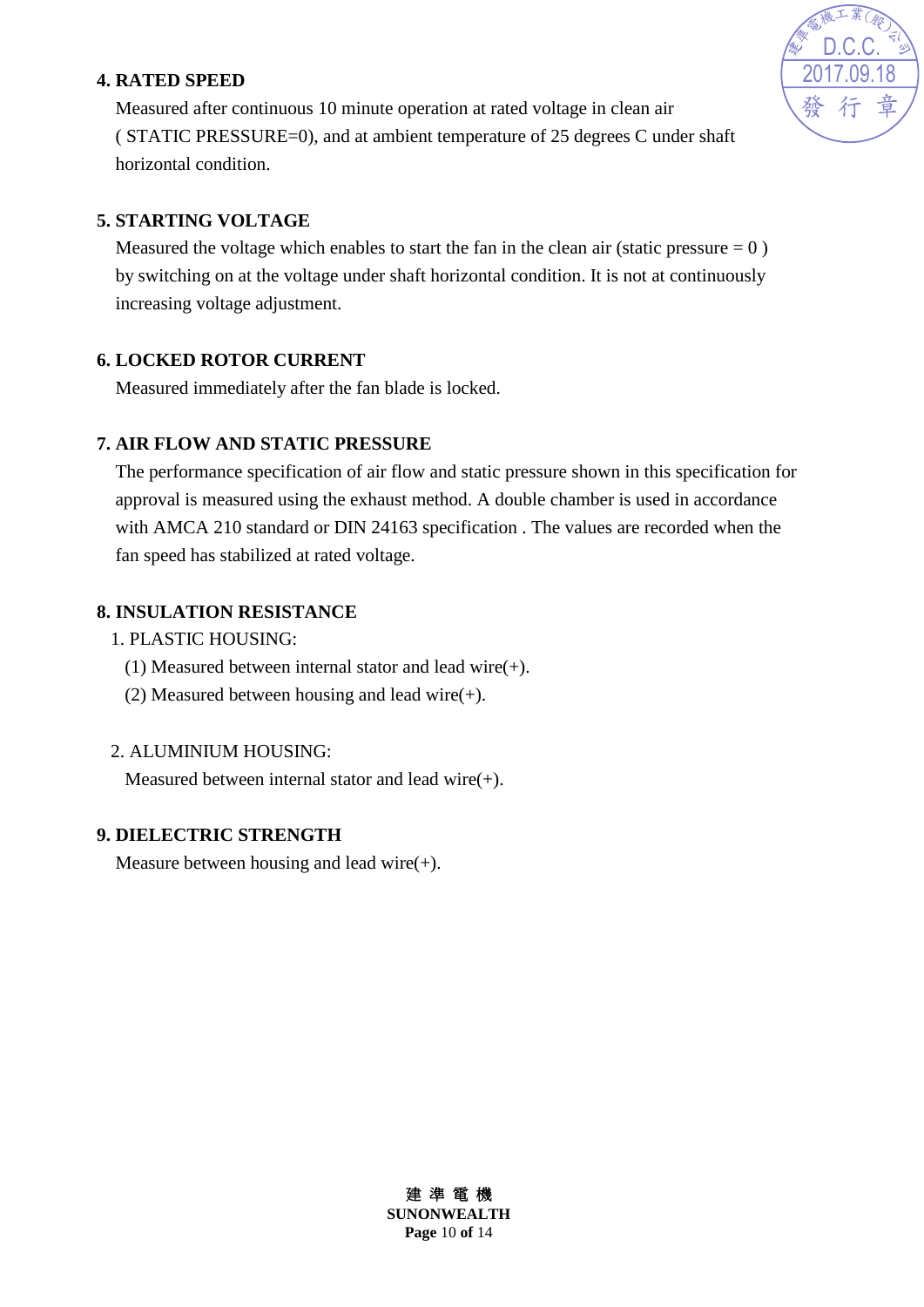# **V. NOTE**



### Ⅰ**.SAFETY**

- 1. DO NOT use or operate this fan in excess of the limitations set forth in this specification. SUNON is not responsible for the non-performance of this fan and/or any damages resulting from its use, if it is not used or operated in accordance with the specifications.
- 2. SUNON recommends adding a protection circuit to the product or application in which this fan is installed, such as a thermo-fuse, or current-fuse or thermo-protector. The failure to use such a device may result in smoke, fire, electric shock by insulation degradation in cases of motor lead short circuit, overload, or over voltage, and/or other failure.
- 3. SUNON recommends installing a protection device to the product or application in which this fan is installed if there is a possibility of reverse-connection between VDC (+) and GND (-). The failure to install such a device may result in smoke, fire, and/or destruction, although these conditions may not manifest immediately.
- 4. This fan must be installed and used in compliance with all applicable safety standards and regulations.
- 5. Use proper care when handling and/or installing this fan. Improper handling or installation of this fan may cause damage that could result in unsafe conditions.
- 6. Use proper care during installation and/or wiring. Failure to use proper care may cause damage to certain components of the fan including, but not limited to, the coil and lead wires, which could result in smoke and/or fire.
- 7. DO NOT use power or ground PWM to control the fan speed. If the fan speed needs to be adjusted, please contact SUNON to customize the product design for your application.
- 8. For critical or extreme environments, including non stop operation, please contact SUNON and we will gladly provide assistance with your product selection to ensure an appropriate cooling product for your application.

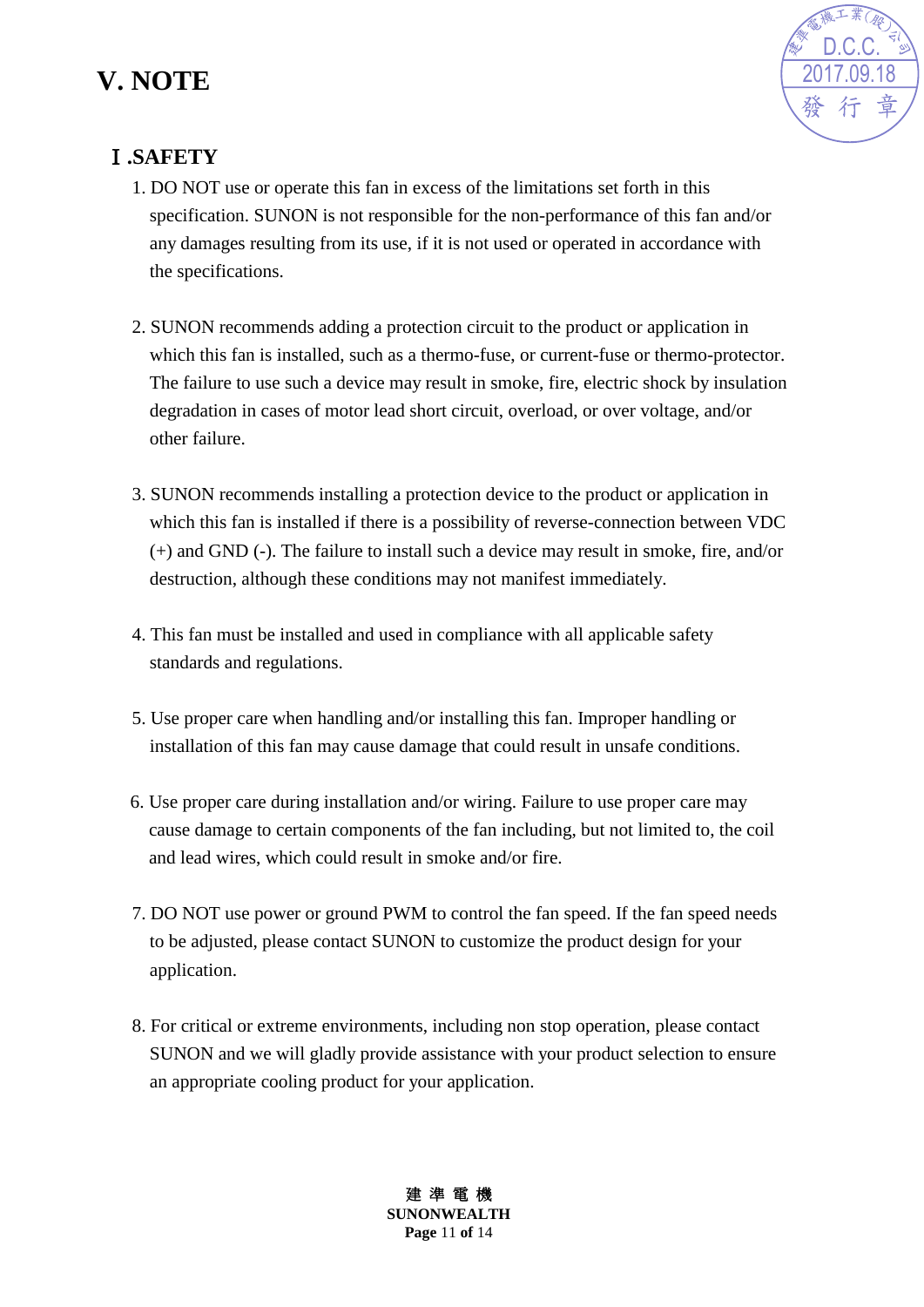### **II. SPECIFICATION MODIFICATION**



- 1. SUNON offers engineering assistance on fan installation and cooling system design.
- 2. All changes, modifications and/or revisions to the specifications, if any, are incorporated in the attached specifications.
- 3. No changes, modifications and/or revisions to these specifications are effective absent agreement, by both SUNON and the customer, in writing.
- 4. This fan will be shipped in accordance with the attached specification unless SUNON and the customer have agreed otherwise, in writing, as specified in Paragraph 3, above.

#### **III. OTHER**

- 1. When building your device, please examine thoroughly any variation of EMC, temperature rise, life data, quality, etc. of this product by shock/drop/vibration testing, etc. If there are any problems or accidents in connection with this product, it should be mutually discussed and examined.
- 2. Use proper care when handling this fan. Components such as fan holders or bearings may be damaged, if touched with fingers or other objects. Additionally, static electricity (ESD) may damage the internal circuits of the fan.
- 3. DO NOT operate this fan in proximity to hazardous materials such as organic silicon, cyanogens, formalin, phenol, or corrosive gas environments including, but not limited to,  $H_2S$ ,  $SO_2$ ,  $NO_2$ , or  $Cl_2$ .
- 4. SUNON recommends that you protect this fan from exposure to outside elements such as dust, condensation, humidity or insects. Exposure of this fan to outside elements such as dust, condensation, humidity or insects may affect its performance and may cause safety hazards. SUNON does not warrant against damage to the product caused by outside elements.
- 5. This fan must be installed properly and securely. Improper mounting may cause harsh resonance, vibration, and noise.

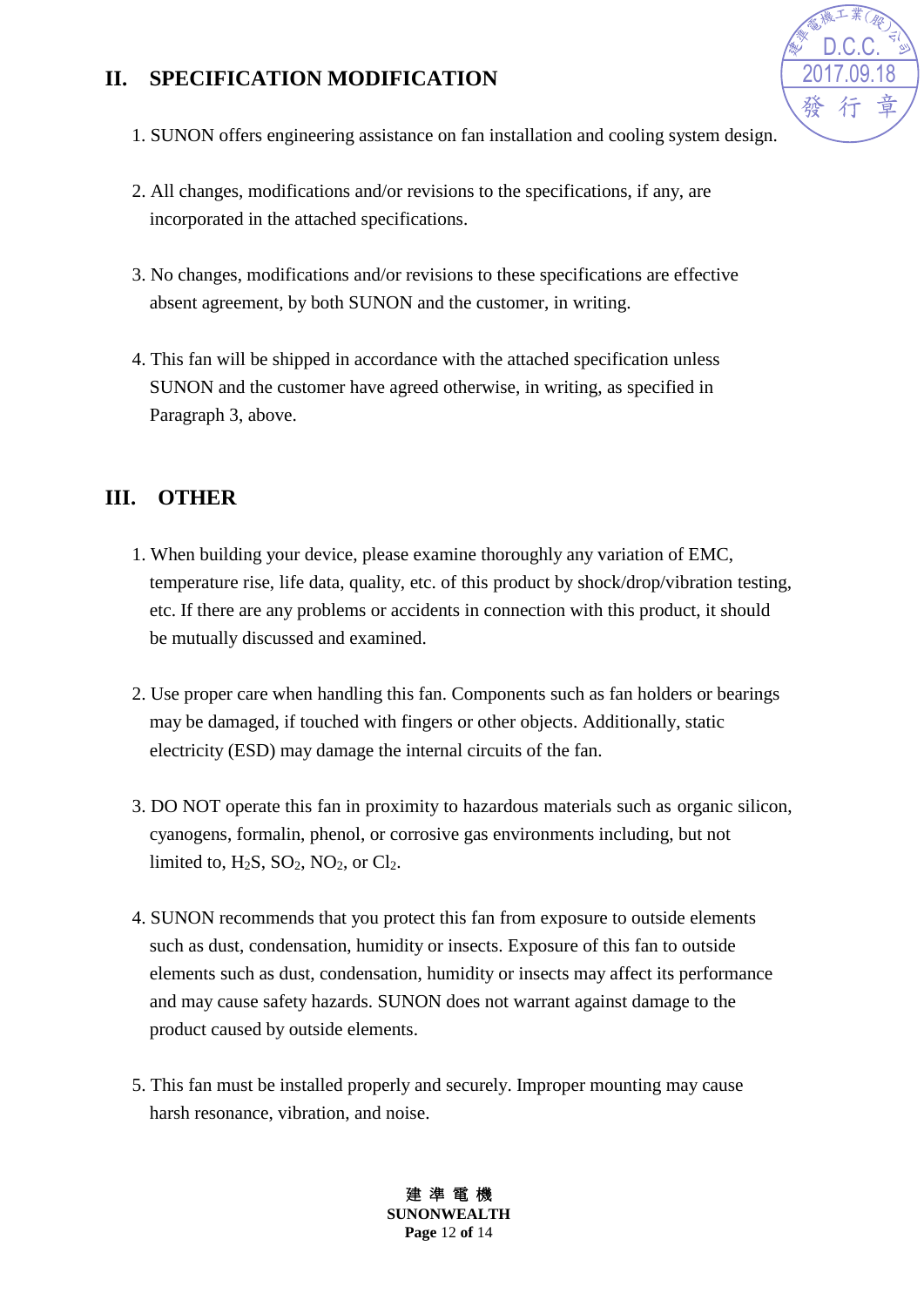

- 6. Fan guards may prevent injury during handling or installation of the fan and are available for sale with this fan.
- 7. Unless otherwise noted, all testing of this fan is conducted at 25°C ambient temperature and sixty-five percent (65%) relative humidity.
- 8. DO NOT store this fan in an environment with high humidity. This fan must be stored in accordance with the attached specifications regarding storage temperature. If this fan is stored for more than 6 months, SUNON recommends functional testing before using.
- 9. SUNON reserves the right to use components from multiple sources at its discretion. The use of components from other sources will not affect the specifications as described herein.
- 10. The "Life Expectancy" of this fan has not been evaluated for use in combination with any end application. Therefore, the Life Expectancy Test Reports (L10 and MTTF Report) that relate to this fan are only for reference.

#### **VI. WARRANTY**

This fan is warranted against all defects which are proved to be fault in our workmanship and material for one year from the date of our delivery. The sole responsibility under the warranty shall be limited to the repair of the fan or the replacement thereof, at SUNON's sole discretion. SUNON will not be responsible for the failures of its fans due to improper handing, misuse or the failure to follow specifications or instructions for use. In the event of warranty claim, the customer shall immediately notify SUNON for verification. SUNON will not be responsible for any consequential damage to the customer's equipment as a result of any fans proven to be defective.